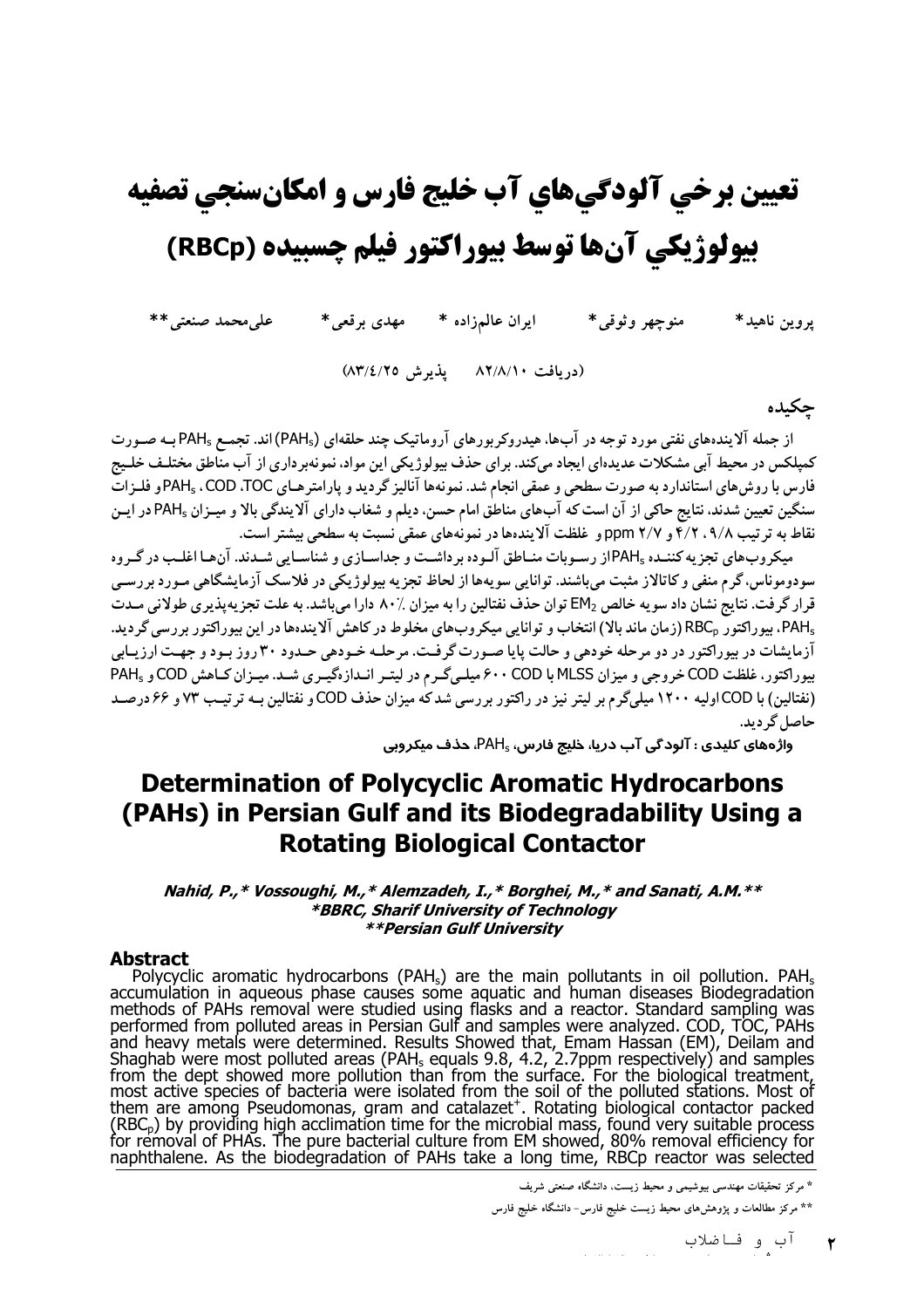and the ability of mixed culture in removal of pollutants was studied. The bioreactor was run in two stages. The acclimatization stage took place in 30 days and evaluation of bioreactor in terms of effluent COD concentrati influent COD was 1200 mg/l.

مقدمه

آلودگی نفتی زیادی را در منطقه به همراه داشته است. شناسایی و سنجش روند حرکت لکه نفتی با استفاده از روش هبایی مثبل تابش نور مادون قرمز، نور فرابنفش و یا اشعه لیزر و از طریـق اسکنر مادون قرمز، دوربینها و وسائل دیگر توسط ماهواره یـا هواپيما انجام مي شود. مـاهوارههـاي لندسـت، اسـپات و Mosi ژاپن معمولاً به کار میروند. با این روش هـا مـیتـوان سـطح و ضخامت لکه، سرعت و جهت و حتی نوع نفت آن را مشـخص  $\lceil \cdot \, \cdot \, \rceil \cdot \rceil$  :  $\lceil \cdot \, \cdot \, \rceil$ 

از جملـه آلاينــدههــاي نفتــي در آبهــا، هيــدروكربورهاي آروماتیک چند حلقهای PAHs مه باشند. تجزیـه کامـل PAHs بســـته بـــه نـــوع هيـــدروكربن فقـــط توســـط دســـتهاى از میکروارگانیسمها از جمله باکتریها و قارچها صورت میگیـرد و مسیرهای تجزیهای آنها نیز متفاوت است. باکتریها از دی اکسیژناز برای انتقـال دو اتـم اکسـیژن بـا سوبسـترا و تشـکیل دایکس اتان^استفاده میکنند، سیس سیس−دی هیدرودیول° و سرانجام محصولات دي هيدروكسي تشكيل ميشوند. قارچها تولید منواکسیژناز سیتوگرم P-450 میکنند که یک اتم اکسیژن به سوبسترا انتقال می دهد و اکسیدهای آرین `` تشکیل شده که با افزودن آب، فنل و ترانس دي هيدروديول `` توليد مـيشـوند  $[17, 11, 11]$ 

در تجزیه PAHs عوامـل طبیعـی مختلفـی از جملـه شـوری، زمان، دما و وزن ملکولی هیدروکربن نقش دارند. پژوهشگران نشـان دادهانـد كــه چنانچــه شــرايط محيطــى از قبيــل غلظـت اکسیژن، رطوبت، مـواد مغـذي و آلـي مناسـب موجـود باشـد. تجزیه بهتر صورت میگیرد و همچنین غلبه بر شرایط نامساعد طبیعی برای ادامه حیات و رشد میکروبها، با افزایش فعالیت آنزیمی و استفاده از مهندسی ژنتیک امکان پذیر است [۱۳، ۱۴ و ۱۵ آ.

در تحقیقات اخیـر مشـخص شـده کـه میـزان تجزیـه PAHs رابطــه مســتقيمي بــا شــوري محــيط دارد. ميــزان تجزيــه در آلسودگي نفتــي آبِهــا عـــلاوه بــر آثــار مخــرب روي ارگانیسمههای دریایی، باگسترش در سواحل سبب بروز بيماري ها و عوارض ژنتيكي مي گردد [۱ و ۲]. اين آلـودگي هـا به طور عمده شامل هیدروکربورهای آروماتیک چنـد حلقـوی (PAHs)از جمله بنزوییرین، آنتراسن، فلورانتن و فـراوان تـرین آنها نفتالين و فنانترن و همچنين فلزات سـنگين از قبيـل Pb. Cd و Cr مىباشند. مهمترين روش هاى حـذف ايـن آلـودگى هـا جداســـازي فيزيكـــي نفــت شـــناور '، جـــذب "، ژل ســازي '، غوطهوري<sup>0</sup> امولسيون سازي<sup>ع</sup> و تصـفيه بيولـو ژيکي <sup>٧</sup> مـي باشـد. اغلب اين روشءا براساس جابجا كردن، يخش نمودن و انتقال آلودگي ها بوده و باعث حذف كامل آلايندهها نمبي شـوند، ولـي روش بیولوژیکی در حذف آلایندههای هیدروکربوری بسیار مؤثر مے باشد [۴٫۳ و ۲۵].

با ریزش مواد نفتی در دریا، نفتهای ناپایدار شامل گازولین، کروزن و دیزل در اثر تبخیر به سرعت از سطح دریـا نايديـد مـي شـوند؛ ولـي نفـتهـاي پايـدار مثـل نفت خـام و محصولات سنگین پالایش، به آهستگی پراکنده می شوند و لذا نياز به پاکسازي شديد دارند [۶].

خليج فارس با مساحت ٢٢٥٠٠٠ كيلومترمربع و عمق متوسط ٣۵ متر به دليل واقع بودن در ناحيه بسيار گـرم منطقـه معتدل شمالي، داراي تبخير ساليانه زياد و ورودي آب شـيرين و باران بسیار کم و اکوسیستمی بسیار ویژه است [۷، ۸ و ۹] . جابجایی ۶/۴ میلیارد بشکه نفت تولیدی کشورهای ساحلی در سال که حدود ۲۰٪ کـل نفـت جابجـا شـده در آبِهـای جهـان است، از طريق اين خليج و تنگه هرمز انجام ميگيرد. ضايعات جنگی در خلیج فارس از جملـه جنـگ بـین عـراق و امریکـا و متحدانش حدود ۱۱/۵ میلیون بشکه نفت را روانه خلیج فارس نمود. همچنین تصادف نفتکشها و نفتهای تخلیـه شـده

 $8$  Dioxethane

<sup>&</sup>lt;sup>9</sup> Cis-Dihydrodiol

 $10$  Arene oxides

<sup>&</sup>lt;sup>11</sup> Dihydrodiol

 $\frac{1}{2}$  Polycyclic Aromatic Hydrocarbons

Simming

Absorbing Gelling

Sinkina

Emulsification

**Bioremediation**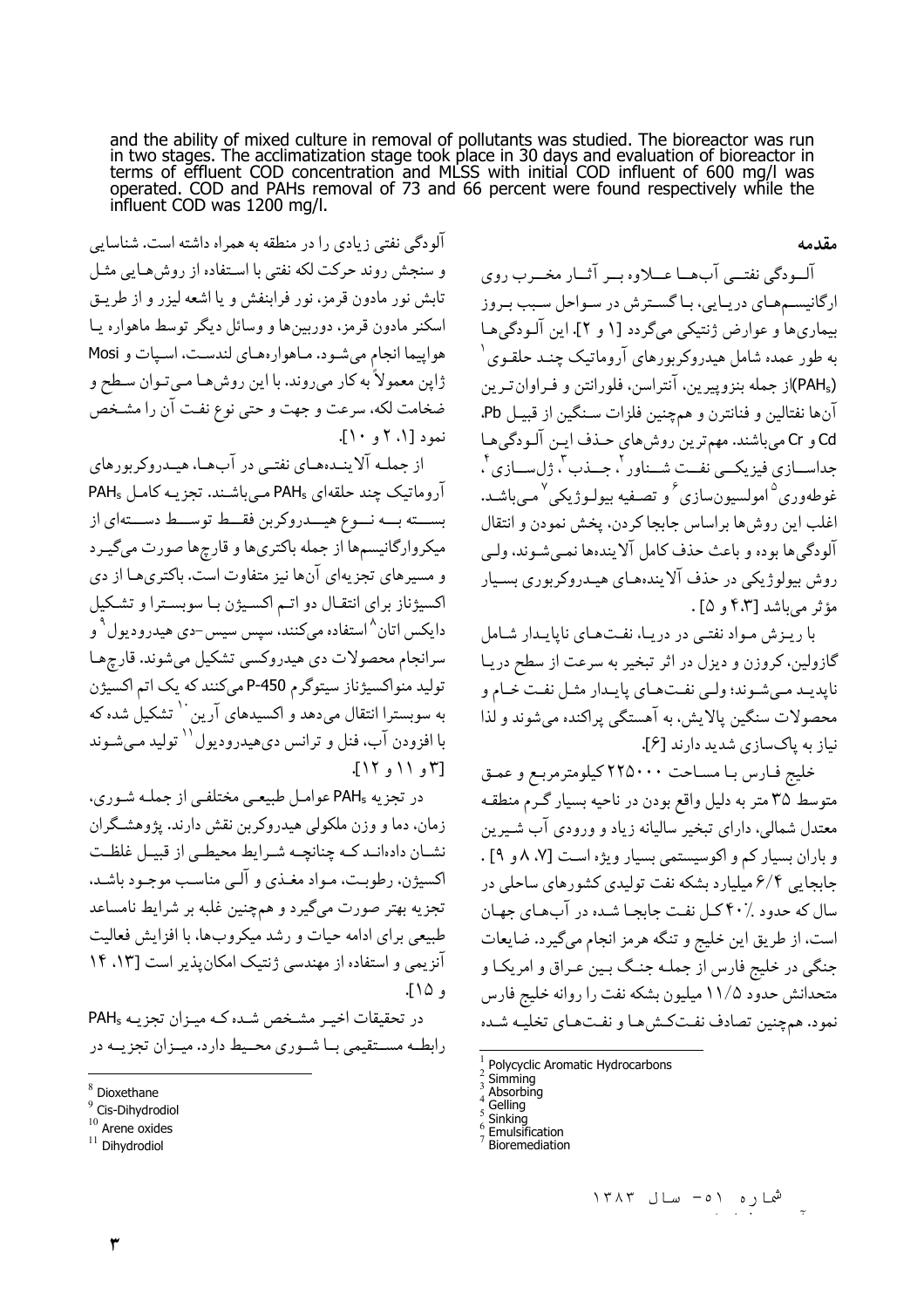ایستگاههای ذکر شده است و تمامی نمونهها در مدت یک روز و در تاريخ ارديبهشت ١٣٨٢برداشت شده است. نمونهها در دمای یخچال نگهداری و ارسال شده است. تمـامی آنالیزهـا در مرکز تحقیقات مهندسبی بیوشیمی و محیط زیست دانشگاه صنعتي شريف انجام شد.

### آناليز ها

ابتدا فاکتورهای محیطی کـه بـر فعالیـت بیولـوژیکی مـؤثر هستند از جمله میزان شوری، pH، کاند کتیویته و غیره به وسیله دســتگاههــاي زيــر تعيــين شــد. شــوري ســنج از نــوع pH ، Sartorius, Meter pp-20-Professional نوع 766 Calimatic Knik و كانـد كتيويتـه Hana Instruments (جدول ۱).

فلزات سنگین که از شاخصهـای آلـودگی نفتـی هسـتند از قبیل نیکـل، کـادمیم و کـرم توسـط اسـپکتروگراف جـرم اتمـي Analytic Jena GmbH 6000.126 Zeiss AAS<sub>5</sub> انداز ،گیری شدند (حدول ٢).

يارامترهاي آلودگي نظيـر TOC .COD و غلظـت PAH (از جمله نفتالین و فنـانترن) نیـز بـا وسـائل و دسـتگاههـایی مثـل HPLC Ins.UV, Odssil, SKALAR TOC Analyzer CA10 تعيين گرديد (جدول ٣). حذف بيولوژيكي آلاينـدههـاي نفتـي PAHs توسط دستگاه HPLC و به صورت درصد حـذف و COD و TOC در حد ppm مشخص شده است.

محيطهاي خيلي شور به دليل پلاسموليز شـدن ميكـروبهـا و كـاهش متابوليسـم آنهـاكـاهش مـييابـد. البتـه برخـي از باکتريهاي تجزيه کننده از جمله دو نمونه ميکروکوکوس <sup>۱</sup>، يک نمونه سودوموناس<sup>٬</sup> و یک نمونه آلکال<sub>ی</sub>ژنز <sup>۳</sup>نشـان دادهانـد کـه تحمل بالايي در مقابل شوري (غلظت NaCl بيش از ٪۷/۵) دارند. فعالیت اشریشیاکلی و گونهای از قـارچهـا و سـازگاری آنها با محیط شور نیز گزارش شده است [۱۶ و ۱۷]. در ایـن پژوهش آب خلیج فارس در نقاط مختلف نمونهبرداری و مورد آنساليز قسرار گرفست و از نمونسههساي رسسوب سسواحل، میکروارگانیسمهایی که توانایی مصرف و تجزیه ترکیبات نفتی را دارند. شناسایی و جداسازی نموده و با استفاده از مواد مغذی و تحريــک کننــده و در شــرايط مناســب، تجزيــه بيولــوژيکي آلایندههای نفتی در دو حالت منقطع و بـه صـورت پیوسـته در یک بیوراکتور RBCp مطالعه گردید.

مواد و روش ها

نمونهبرداری از آب دریا در ایستگاههای زیـر کـه بـه نظـر میرسید از آلودگی نفتی بالایی برخوردارند، توسط نمونـهگیـر مخصوص وبا روش های استاندارد انجام گرفت [١٨ و ١٩]. ایستگاههای نمونهبرداری و کد آنها عبارتاند از شغاب SH. ديلم DA، امـام حسـن EM، گنـاوه GN، ديـر DR، كنگـان KN، اسكله بهمن BA و عسلويه AS. تعداد نمونهها جمعـاً ٨ نمونـه از

Micrococcus

 $2$  Pseudomonas

 $3$  Alcaligenes

| pH                         | Na<br>(meq/l)               | Mg<br>(meq̃/l)       | Ca<br>(meq/l)                     | VS<br>(mg/l)         | <b>TSS</b><br>(mg/l)    | <b>TDS</b><br>(mg/l)                  | كاند اكتيويته<br>$\mu$ s/cm       | شوری<br>گرم در لیتر               | کد اىستگاه |
|----------------------------|-----------------------------|----------------------|-----------------------------------|----------------------|-------------------------|---------------------------------------|-----------------------------------|-----------------------------------|------------|
| $\lambda/\lambda$          | $f \cdot \frac{1}{\Lambda}$ | $\lambda$ Y/Y        | $\mathsf{r}\mathsf{v}/\mathsf{s}$ | $rr \cdots$          | $\frac{1}{\sqrt{2}}$    | 5551.                                 | $\mathsf{r}\mathsf{a}/\mathsf{A}$ | $\Delta$ 9/ $\Delta$              | <b>SH</b>  |
| Y/FQ                       | 5.74                        | $\frac{1}{\sqrt{2}}$ | $\Delta \cdot / \xi$              | <b>ITYYA</b>         | $\mathbf{r}/\mathbf{s}$ | $\lambda\Delta\mathcal{A}\Delta\cdot$ | 9.7                               | $f \cdot / 7$                     | DA         |
| $Y/\Lambda Y$              | 99Y/9Y                      | 199/                 | $\Delta \mathcal{S}/\cdot$        | 9199.                | $\Delta$ / $\epsilon$   | 9498.                                 | 51/1                              | $\frac{6}{7}$                     | EM         |
| $Y/\Lambda Y$              | 544/4                       | $1f \cdot / 1$       | $\Delta 1/\Delta 7$               | 097.                 | $\mathbf{r}/\mathbf{r}$ | $YYY \cap$                            | $51/\lambda$                      | $f\frac{1}{2}$                    | <b>GN</b>  |
| $\lambda/\lambda$          | 5577/5                      | $Y^2$                | 07/99                             | 1557.                | $\mathbf{r}/\mathbf{.}$ | $\lambda$ \ $\mathcal{S}$             | $\Delta\lambda/\lambda$           | $\mathbf{r}^q/\mathbf{r}$         | DR.        |
| Y/Y                        | $-$                         |                      |                                   | $\Delta Y \cdot 5$   | $f/\gamma$              | ۱۰۵۹۰۰                                | $\frac{1}{2}$                     | $\mathbf{r} \setminus \mathbf{r}$ | KN         |
| $\lambda/\Upsilon\Upsilon$ | 81.79                       | 197/Y                | $\Delta \cdot 19$                 | 14148                | $\mathsf{r}/\mathsf{v}$ | <b>AVIV.</b>                          | $\Delta\lambda/\tau$              | $\mathsf{r}\wedge\mathsf{r}$      | <b>AS</b>  |
| $\lambda/\Upsilon\Lambda$  | 510/6                       | 149/7                | fV/9                              | $f\wedge f\varphi$ . | $\Delta/\Upsilon$       | .689.                                 | $\Delta\lambda$ /9                | $\mathsf{r}\mathsf{a}/\mathsf{r}$ | BA         |

جدول ۱-نتایج آنالیز فیزیکی-شیمیایی نمونههای آب دریا (به صورت خام)

جدول ۲- غلظت عناصر سنگین (ppb) در آب ایستگاههای نمونهبر داری(نمونه فیلتر شده)

آب ٍو فاضلاب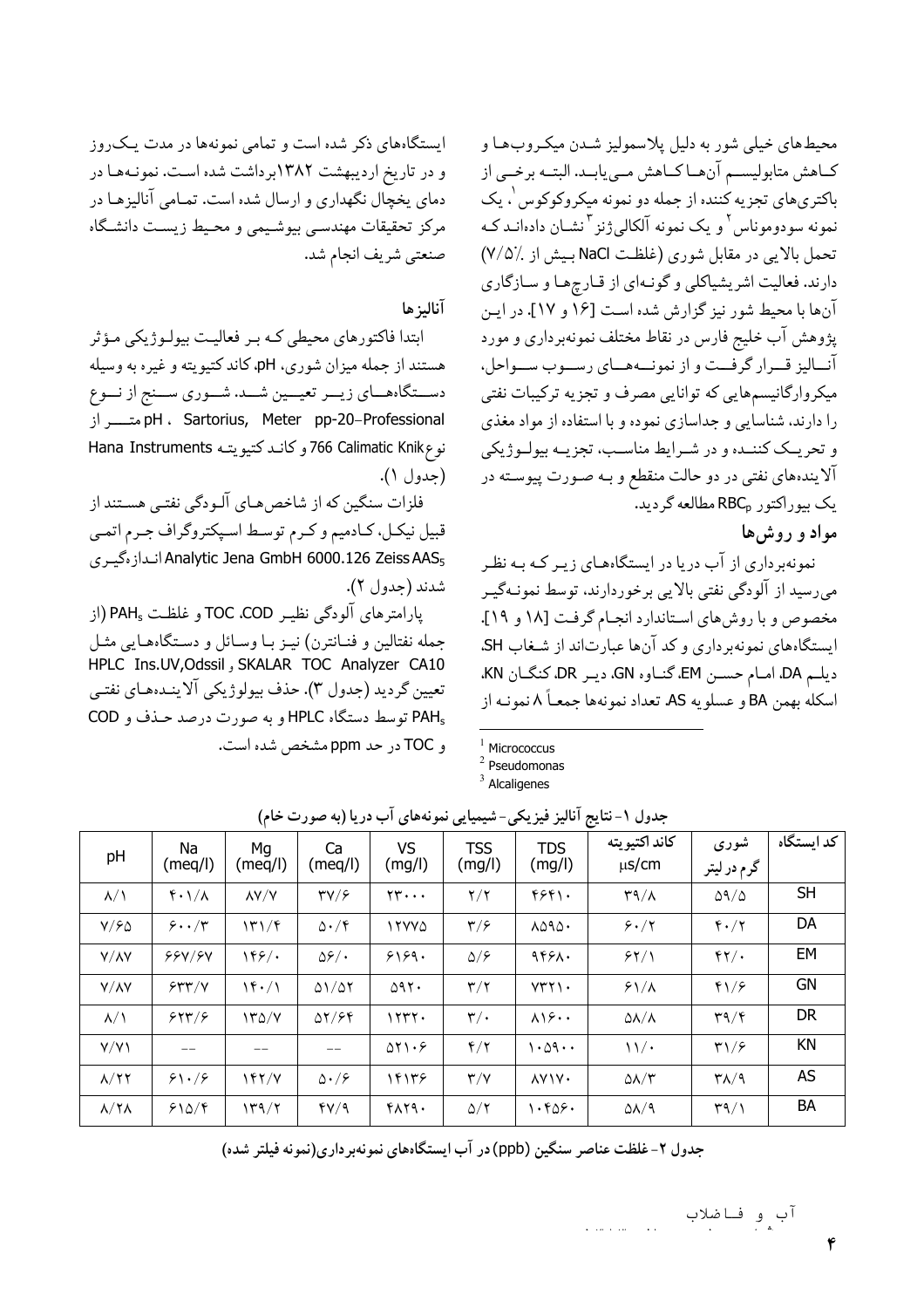| نوع فلز سنكين | <b>SH</b>                            | DA           | EM                           | GN                    | <b>DR</b>            | AS                                      |
|---------------|--------------------------------------|--------------|------------------------------|-----------------------|----------------------|-----------------------------------------|
| Ni            | $\mathsf{r}_{\mathsf{A}}/\mathsf{s}$ | $Y\Lambda/Y$ | $\Delta f / 8$               | YY/Y                  | Y9/YQ                | $\mathcal{Y} \mathcal{Y} / \mathcal{Y}$ |
| ◡             | $Y \in Y$                            | ۱۹/۳         | $\mathsf{r}\wedge\mathsf{r}$ | ۴/۱۲                  | $\frac{1}{\sqrt{2}}$ | 19/5                                    |
| Cd            | . / $\forall$<br>$\mathcal{N}/$      | V/Y          | $\cdot$ /۳                   | $\Delta/\cdot\Lambda$ | $\Delta/\tau\tau$    | $\Delta/\tau$                           |

نوع آلود*گی* DA **SH FM GN DR AS KN** کد ایستگاه  $COD$  $1YY/Y$  $r_0.7r$  $\cdot \Delta$  $151/A$  $1.9/70$  $107/9$  $Y5Y/5$ **TOC**  $f/\cdot 7$  $9/10$  $14/9$  $f/6$  $f/\tau v$  $\Delta/\Delta r$  $\mathcal{N} \cdot \mathcal{N}$ PAH  $Y/SV$  $Y/Y$  $9/\lambda$ ۳  $\sqrt{2}$  $\sqrt{\cdot 7}$  $1/79$  $\frac{1}{1}$ 

جدول ۳-غلظت مواد آلاینده در آب ایستگاههای نمونهبرداری (ppm) (نمونه فیلتر شده)

| جدوں ، محصوصیات ماتروسٹوپیٹ و میخروسخوپیٹ و اردیسات سندسایی باتنری کا |             |                                |                                   |                 |  |  |  |  |
|-----------------------------------------------------------------------|-------------|--------------------------------|-----------------------------------|-----------------|--|--|--|--|
| تست اکسیداز                                                           | تست كاتالاز | مشخصات ميكروسكوپي              | مشخصات ماكروسكوپي                 | نام باكترى      |  |  |  |  |
|                                                                       | $^{+}$      | باسیلهای گرم منفی              | کلنیهای تک تک به رنگ سفید         | $GN_1$          |  |  |  |  |
|                                                                       |             | کوکسیهای گرم مثبت              | کلنیهای بیرنگ، مدور – موکوئیدی    | GN <sub>2</sub> |  |  |  |  |
|                                                                       |             | کوکوباسیلهای گرم منفی          | كلنيهاي سفيد-مدور                 | GN <sub>3</sub> |  |  |  |  |
|                                                                       | $^{+}$      | باسیلهای بلندگرم مثبت          | كلنىهاى سفيد، موكوئيدي            | DA <sub>1</sub> |  |  |  |  |
| --                                                                    | $^{+}$      | باسیلهای بلند نازک گرم منفی    | کلنیهای کرم رنگ، مدور – موکوئیدی  | DA <sub>2</sub> |  |  |  |  |
| --                                                                    | $+$         | باسیلهای گرم مثبت اسپوردار     | كلنىهاى سفيد، مدور –كدر           | EM <sub>1</sub> |  |  |  |  |
| --                                                                    | $^{+}$      | باسیل های بلند و درشت گرم منفی | کلنیهای کرم رنگ موکوئیدی کشدار    | EM <sub>2</sub> |  |  |  |  |
| $+$                                                                   | $+$         | باسیلهای گرم منفی              | کلنیهای کرم مایل به زرد، موکوئیدی | SH              |  |  |  |  |

سات ماک میں تک دیک میں تک مسکن رک میں آزمانشات شناسان

شیکر با دور ۹۰rpm و دمای ۳۰ٌC قرار گرفت. پس از ۲۴ ساعت جـرم میکروبـی مناسـبی مشـاهده شـد. در مراحـل بعـد کروزن با غلظتهای مختلف اضافه و باکتریهای مقاوم جدا و وارد محيط كشت اختصاصي SBM مخصوص باكترى هاي دریایی گردید. پس از کشت مناسب میکروبها، عملیات غربال سازي براي خـالصسازي آنهـا انجـام شـد و توانـايي ميكروبها از طريق ميزان كاهش COD ،TOC و PAHs تعيين گ دىد.

بررسي تجزيه پذيري ميكروبي آلايندههاي نفتبي در فلاسك آزمایشگاهی

باکتری های انتخاب شده در محیط های مغذی همراه با مواد آلاينده (نفت خام و PAHs نفتالين يا فنانترن) در ارلن هـا روى شیکر در شرایط ۱۰۰rpm و ۳۰ٌC قرار گرفته و توانایی حذف آنها مطالعـه شـد (pH Y-Y/۵ بهينـه). محـيط كشـت مـورد استفاده در جدول ۵ مشاهده میشود. شناسایی و جداسازی میکروارگانیسمهای فعال

با توجه به نتايج به دست آمـده، از رسـوبات سـواحل امـام حسن. شغاب، دیلم و گناوه که آلودهتر از آبهای ایـن منـاطق هستند، بیرای جداسیازی میکیروب هیا استفاده شید. شناسیایی میک روب هــا بــا مطالعــه خصوصــیات میکروســکوییک و ماکروسکوپیک آنها (جدول ۴) توسط روشهای زیـر انجـام شد [۲۰]. سوسپانسیونی از رسوبات آلوده در سرم فیزیولـوژی (۱۰g رسوب در ۹۰ml سرم) کـه بـه ميـزان ./۰/۱ بـه آن Tween80 به عنوان ديترجنت اضافه شده بود، مدتي به هم زده شد. بعد با به کار بـردن روش کشـت غنـی شـده، 1ml از مـایع حاصل بـه ۵۰ml محـيط TSB (شـامل NaCl برابـر ۵، پيتـون كسازئين` برايير ١٧ و\_ K2HPO4 برايير ١/٥ و Glucose برايير ۲/۵ و پیتون گوشت <sup>۲</sup> برابر ۳گرم بر لیتر) اضافه شـد و در

<sup>&</sup>lt;sup>1</sup> Pepton from Cosein

<sup>&</sup>lt;sup>2</sup> Pepton form Soy Meat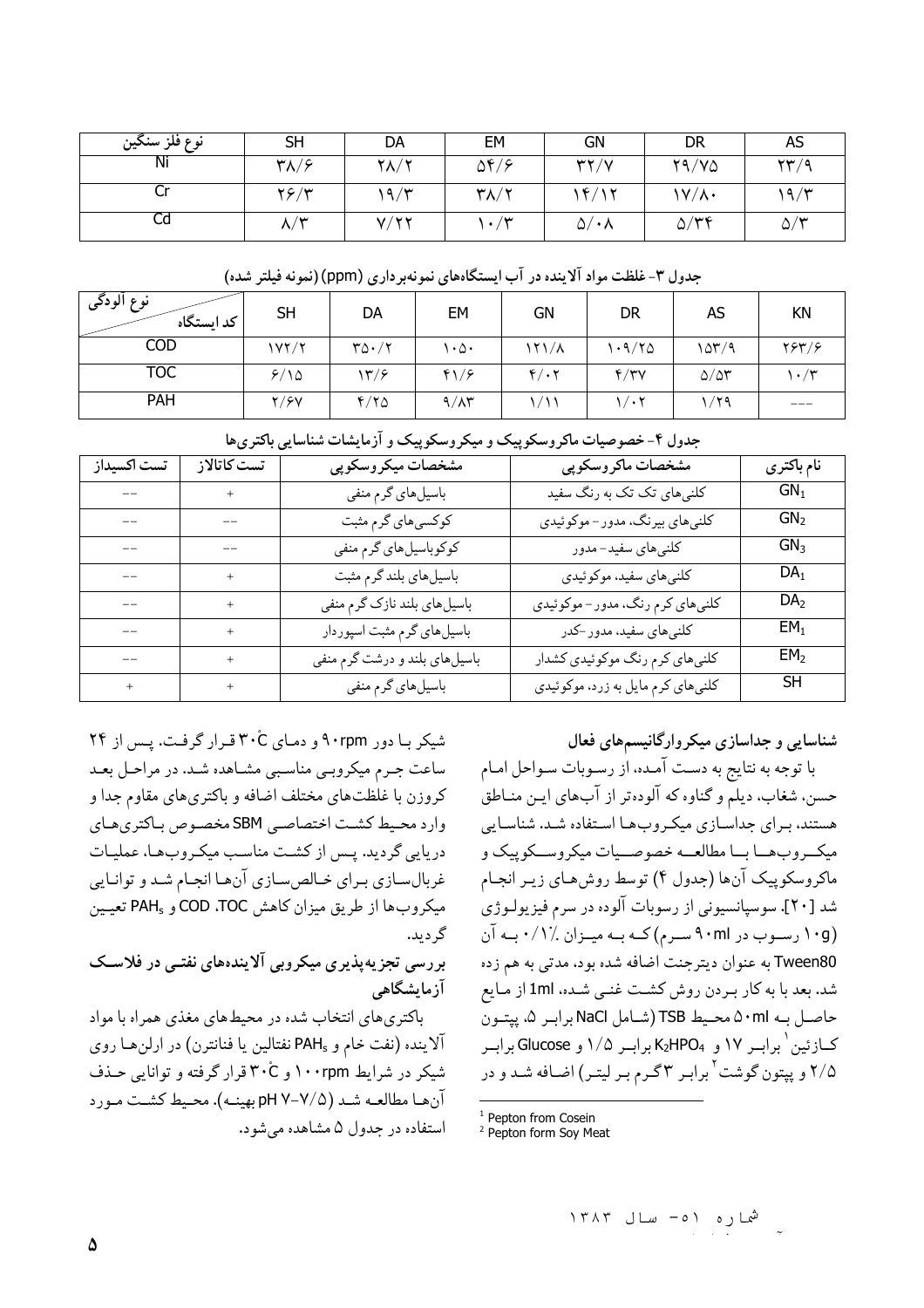مطالعه در بيوراكتور<sup>\</sup> با توجه به تجزیهپذیری طولانی PAHg، راکتوری مورد نیاز بـود کـه داراي فـيلم ميکروبـي چسـبيده باشـد تـا زمـان مانـد طولانی تری برای عادتدهی میکروبها به مـواد ديـر تجزيـه ایجاد کند؛ بنابراین RBC<sub>p</sub> با آکنههایی که سطح ویژه بـالایی را

در بیوراکتور همان محیط کشت مغذی در فلاسـکما بـه کـار رفت. فقط به جاي گلوكز از ملاس چغندرقند بـه عنـوان منبـع کربن استفاده شد. خوراک ورودی نمونه آب دریای رقیق شـدّه به اضافه نفت خام يا نفتالين (محلول شده توسط Tween 80) با ۷/۸pH بود.

براي جرم سلولي چسبيده ايجاد مي كنند، انتخاب شد (شكل ١).

<sup>1</sup> RBCp (Rotating Biological Contactor, Packed)

|                                  | 500 THE PULLER          |  |  |  |  |  |  |
|----------------------------------|-------------------------|--|--|--|--|--|--|
| مواد معدني                       | غلظت ا/g                |  |  |  |  |  |  |
| Na <sub>2</sub> HPO <sub>4</sub> | ۱/۴۲                    |  |  |  |  |  |  |
| NH <sub>4</sub> Cl               | .7947                   |  |  |  |  |  |  |
| ماده آلاینده (نفت خام)           | محدوده (۰/۰۸–۰/۰) متغیر |  |  |  |  |  |  |
| $F\text{eSo}_4$ , $H_2O$         |                         |  |  |  |  |  |  |
| Tween∧ ·                         | $\cdot$ / $\cdot$ \     |  |  |  |  |  |  |
| (۲۰ برابر رقيق شده) Sea Water    | ۱۰۰۰MI                  |  |  |  |  |  |  |

حدول ۵- ترکیب محیط کشت مغذی بر ای مطالعات تحز به پیولوژ یک

|  | جدول ۶- مشخصات کلی سیستم RBCp |  |
|--|-------------------------------|--|
|--|-------------------------------|--|

| مشخصه | طول<br>'Cm) | عرض<br>(Cm) | ارتفاع<br>$($ Cm $)$ | فط<br>استو انه<br>چرخان<br>'Cm | طول هر<br>يخش<br>استو انه<br>(Cm | حجم مفيد<br>(lit) | سطح کل<br>(m <sup>2</sup> )<br>ىستر | $\bullet$<br>نست<br>سطح به<br>ححم يست<br>$(m^2/m^3)$ | سر عت<br>دورانی<br>rpm |
|-------|-------------|-------------|----------------------|--------------------------------|----------------------------------|-------------------|-------------------------------------|------------------------------------------------------|------------------------|
|       |             |             |                      |                                |                                  |                   |                                     |                                                      |                        |
| مقدار | ٩.          | ۲۵          | $\mathbf{r}$ .       | $\bullet$                      |                                  | ۵ ا               | $\mathbf{r}/\mathbf{r}$             | 446                                                  | $10 - 14$              |

جدول ۷- مشخصات عمومی آکنه مورد استفاده در بیوراکتور

| تخلخل | سطح ويژه<br>ے جیعر۔<br>$f$ ft <sup>2</sup><br>$\mathrm{ft}^3$ | دانسيته<br>$(ft^3)$<br>(lb , | اندازه (اينچ) | حنس         | -             |
|-------|---------------------------------------------------------------|------------------------------|---------------|-------------|---------------|
|       |                                                               | $\omega/\omega$              |               | پنې پروپينن | پال ،<br>رينٽ |



شکل ۱- تصویر شماتیکی بیوراکتور RBC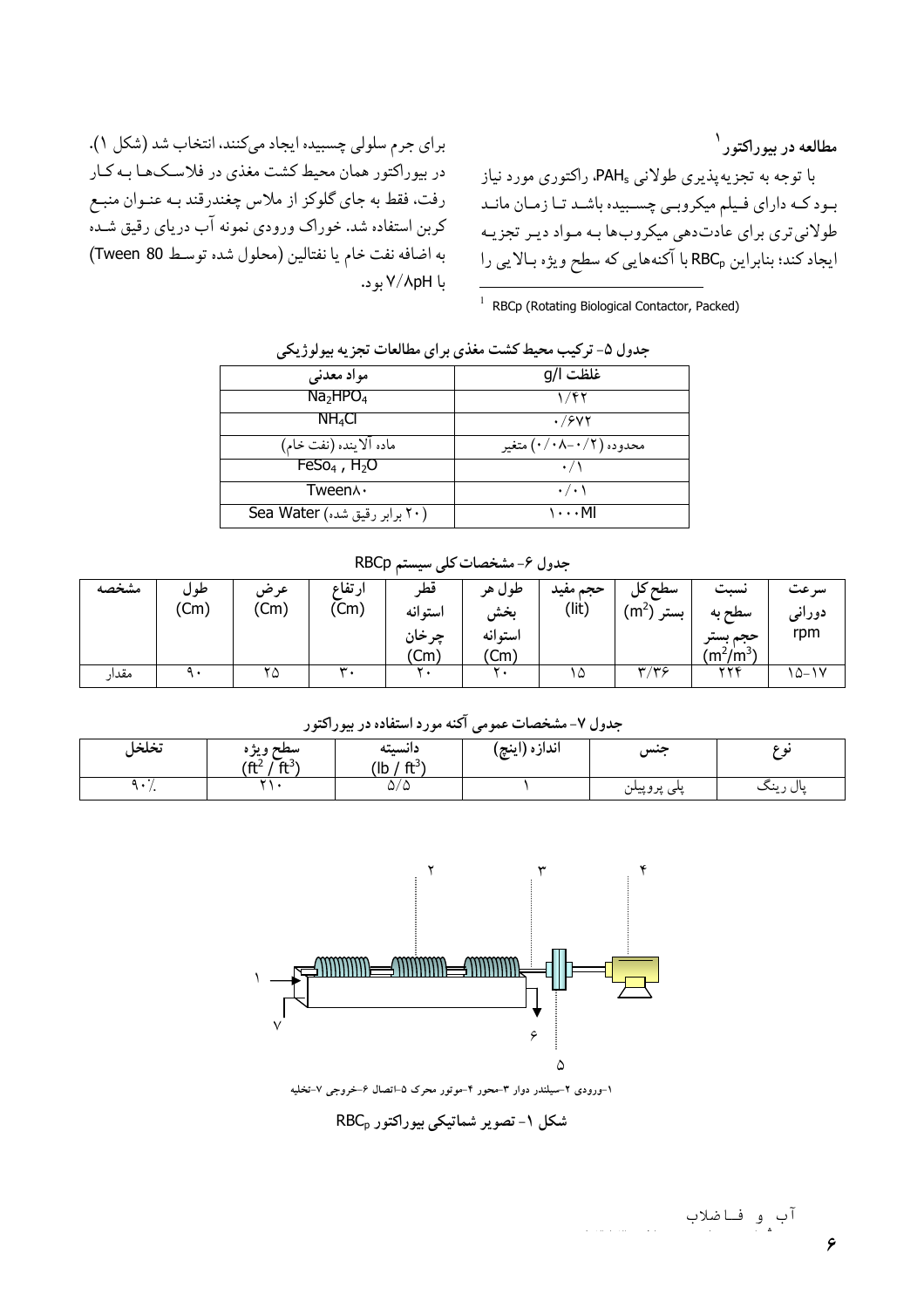براي تلقيح، لجن فعـال پالايشـگاه بـه اضـافه مخلـوطي از باکتریهای خالصسازی شده به کار رفت. برای ارزیابی، COD خروجي و ميـزان رشـد (MLSS) انـدازهگيـري شـد و تغييـرات COD خروجي و غلظت سلولهاي معلـق در بيوراكتـور رسـم گردید (شکلهای ۲،۲ و ۴). مشخصات بیــــوراکتور و آکنـه مورد استفـاده در جدولهای ۶ و ۷ مشـاهـده میشود. نتىحەگېر ي

نتايج آزمايشهاي فيزيكي-شيميايي (جـدول ١) نشـان میدهد که محیط نمونههای آب خلیج فارس، خنثـبی بـه طـرف قلیایی است (pH حدود ۸/۳–۷/۶۵–۷) و کدورت ذرات معلـق نسبتاً کم و کل جامدات معلق مقادیر کوچکی میباشد. قابلیت هدايت الكتريكي EC حدود µs/cm (١/ ٩٢-١١ و نمونه كنگان از همه کمتر و نمونـه امـام حسـن از همـه بيشـتر بـود. در کـل، نمونـههـاي سـطحي EC كُمتـرى از نمونـههـاي عمقـي نشـان مي دهند. TDS نمونـههـا (۱۰۵۹۰۰mg/l) حـاكي از مقادیر قابل ملاحظهای از جامدات محلول مے باشـد. در مـورد فلزات سنگين، حداكثر غلظت Ni ،Cd و Cr در آبهاي منطقه امام حسن (CD برابر ۱۰/۳، Ni برابر ۵۴/۶ وCr برابر ۳۸/۲ PPb) (جـدول ٢)، كمتـرين مقـدار Ni در عسـلويه و كمتـرين مقدار Cd و Cr در بندر گناوه مشاهده شده است. در منطقه امام حسـن يارامترهـاي COD و TOCتيـز بـالاتر از منـاطق ديگـر است؛ به خصوص غلظت PAHs كـه از حـد مجـاز ۵ppm نيـز بـالاتر اسـت (جـدول ٣) كـه بـه دليـل نزديكـي بـه بنـدرگاه و تأسسات نفتي است.

با توجه به مطالعات ميكروسكوپيك وماكروسكوپيك (جـدول ۴) و شناسـايي و بررسـي ٨ گونـه بـاكترى بـا قابليـت حـذف هيـدروكربورها، چنـين نتيجـهگيـري گرديـد كـه غالـب

90 80  $70$ 60  $-EM2$ درصد حذف نفتاليز 50 **SH**  $-$  GN1 40  $\star$  GN3 30 20  $10$  $\mathbf 0$  $\overline{0}$ 5  $10$ 15 20 25 30 35 40 45 50 55 زمان (روز)

شکل ۲- مقایسه درصد حذف نفتالین توسط باکتریهای استخراج شده

كرده سيس تند و در انتها كند مي شـود. دليـل كنـد شـدن شـيب منحنی ها کمبود مواد غذایی در محیط است کـه باعـث کـاهش رشد و فعالیت میکروبها میشود (شکل ۲). آزمایش های

حذف PAH، در بیوراکتور انجـام شـد و در مرحلـه عـادتدهـي (حدود ۲۵ روز) غلظت COD خروجهي و ميسزان MLSS اندازهگیری گردید. پس از پایان این مرحله و رسیدن به حالت پايدار، با افزايش شدت جريان و غلظت COD ورودي به بیوراکتور و کاهش زمان ماند، میزان حذفCOD و نفتـالین بـه ترتیب ٧٣ و ۶۶ درصد حاصل گردید. نتیجه کلی این است ک

باکتریهای جدا شده، سودوموناس، کاتالاز مثبت و گرم منفی هسـتند. در بسـیاری از ایـن منـابع نیـز قابلیـت ایـن گـروه از

میکروبها در حذف مواد هیدروکربوری گزارش شده است.

از بين باكترىهاى فوق چند سـويه خـالص از منـاطق امـام حسن، شغاب و گناوه نشان دادند که قادرند در محیطهای نفتی

و اختصاصی بالاترین تولید توده سلولی را داشته باشند. نتـایج تصفیه بیولوژیکی در فلاسک آزمایشگاهی توسط سویههـایّ

خالص باكترى نشان داد كه حداكثر درصد حذف نفتـالين ٪٨٠

بوده كه مربوط به سويه خالص EM2 است، همچنين براي حذف

آلودگی به زمان نسبتاً طولانی نیاز است و روٰند منحنـیهـا نیـز

نسبتاً یکسان است؛ به طوری که در ابتدا با شیب اندکی حرکت

باکتریهای شناسایی شده به علت این که از محیط شـور جـدا شدهاند، قابلیت تجزیه و حـذف مـواد نفتـی را در محـیط شـور (دریا) دارا میباشند. قدر دانی

بـدين وسـيله سـپاسگـزاري خـود را نسـبت بـه معاونـت پژوهشی دانشگاه که همکاری لازم در کامل شـدن ایـن پـروژه داشتهاند، ابزار میداریم.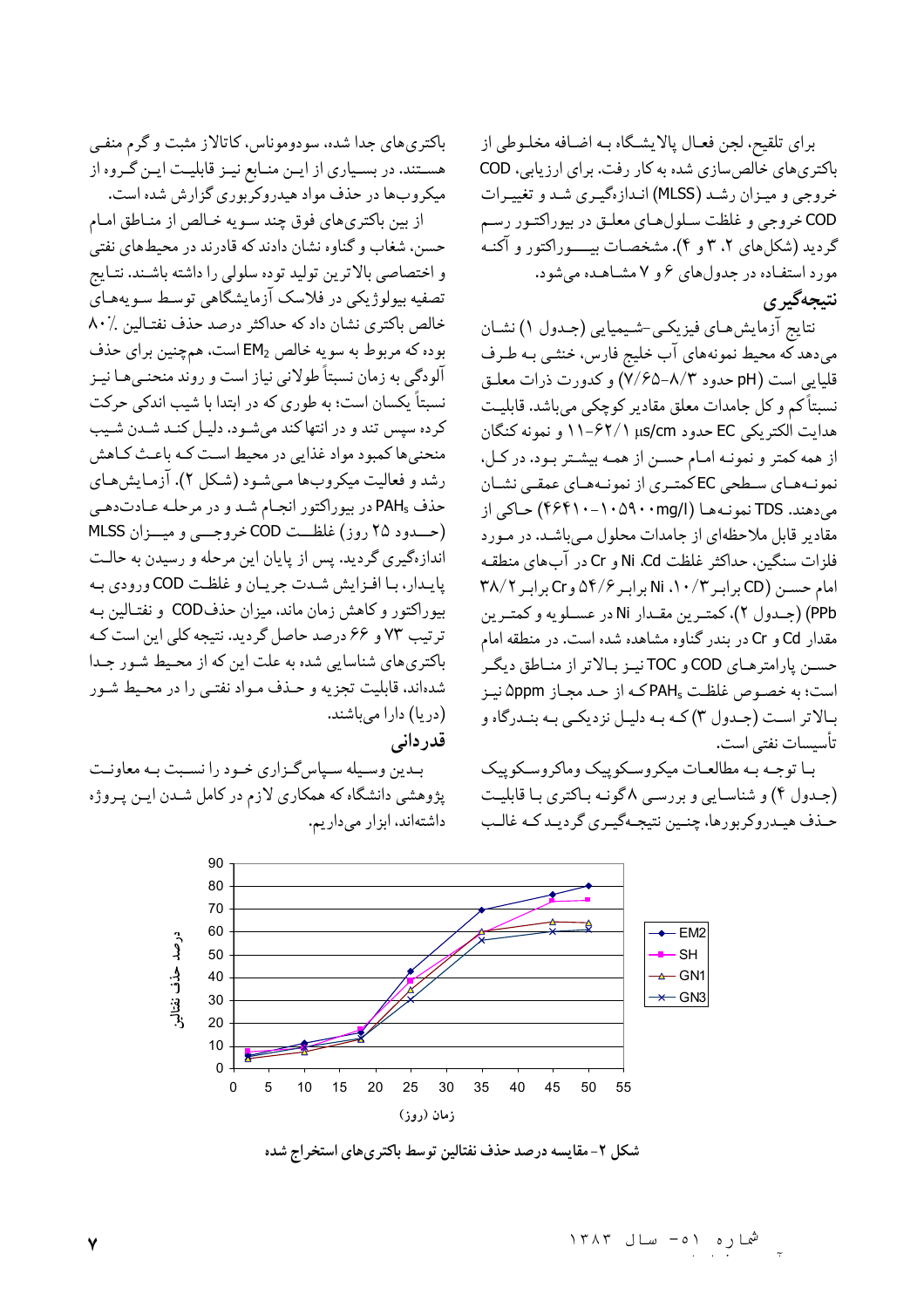

**(**HRT**=k !)** RBCp **\$ "(3 5)** PAHs **!** COD **HWX )# L jn g-C**

منابع

1- Langwaldt, J.H., Puhakka, J.H., (2000). "*In Site Biological Remediation of Contaminated Ground* Water a Review" Env. Pollution, vol. 107, pp: 187-197.

2- Aminipour, B. N., Jalili, A.A., (1998). "Tracking of Oil Spil and Smoke Plan of Kuwait Oilwells fine of 1991 Persian Gulf War to the Coasts and Territory of Iran", SCWNRC Ministry of Jahad Sazandegi, Tehran, Iran.

3- Tanlouth, F., Guerin, (2001). "A Pilot Study for the Selection of a Bioreactor for Remediation of Ground Water from a Coal tar Contaminated Site", Journal of Hazardous Materials, vol. B89, pp: 241-252.